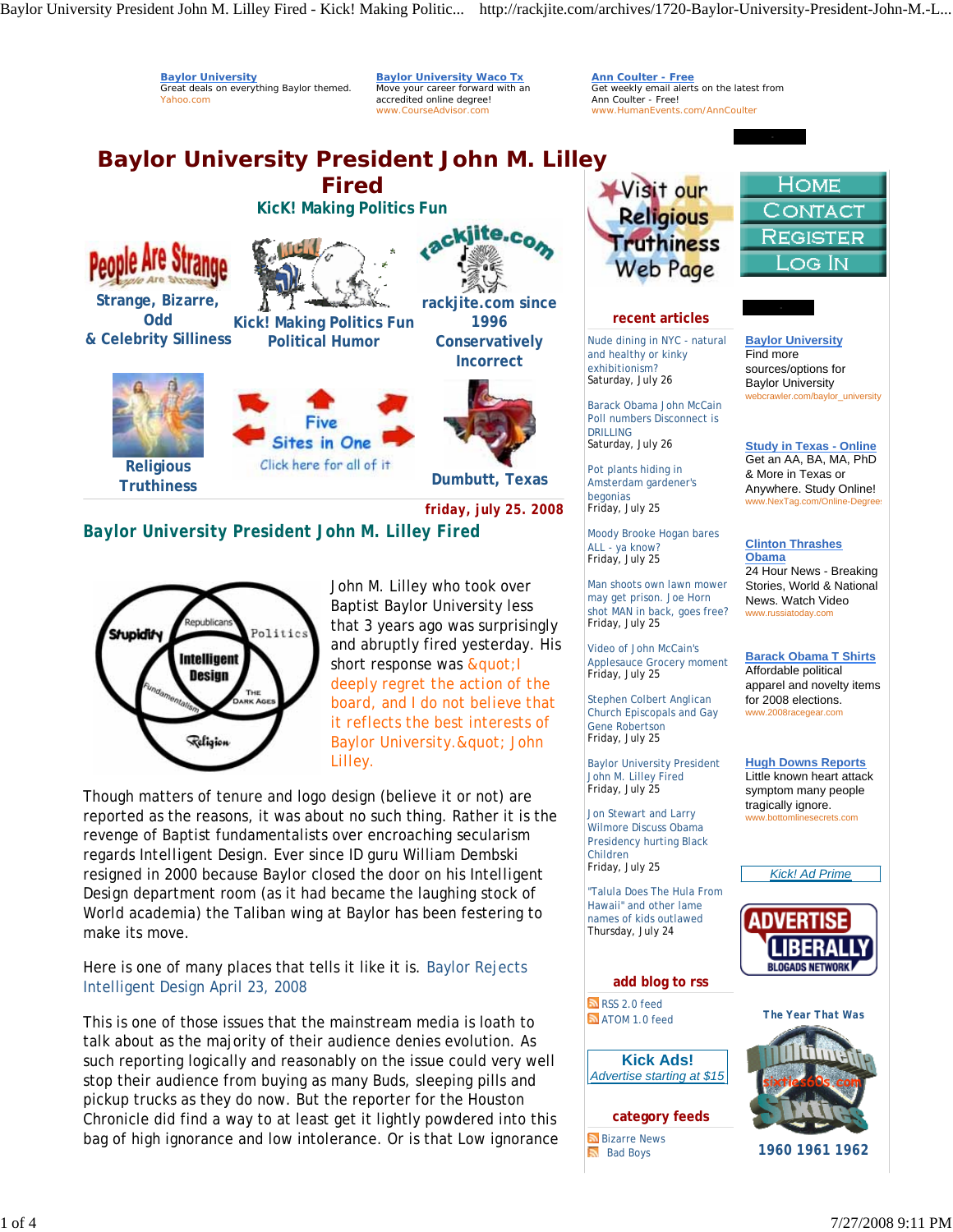and high intolerance?

Reeter echoed other people interviewed in saying he did not want to be critical of Lilley. The concern, he said, is not that Lilley has taken Baylor in a more secular direction, but that the school needs an even " bolder" Christian vision.

& quot; Baylor has a unique position in our world that many in academia think is a difficult position, & quot; he said, noting the often-mentioned conflict between science and biblical beliefs, including creationism or intelligent design. "We feel that is part of our calling. I think Baylor believes the two things can not only coexist, but they can powerfully coexist. & quot;

A new president will need to understand Baylor's & quot; faith mission, & quot; Toben said.

& quot; I think it's very important that the next president understand Baptist culture, & quot; he said. & quot; Matters of faith, morals, values become very important in animating a university with a faith mission. Baylor regents dismiss president

Posted by **Rack Jite** in **Religious Truthiness Comments (3)** Digg | Reddit | Stumble | Buzz it! | Email Article | Kick! Home

**Service State** 

**Want the Catholic Vote?** Understand the Catholic mind -- Get A Civilization of Love! www.aCivilizationOfLove.com

**Baylor University** Find more sources/options for Baylor University webcrawler.com/baylor\_university

**Hugh Downs Reports** Little known heart attack symptom many people tragically ignore. www.bottomlinesecrets.com

## **Comments**

Display comments as (Linear | Threaded)

I would like to know if there's any way I can have that AWESOME image on my t-shirt? I feel more and more hatred and I need to display it to the public.

#1 Michelle on 2008-07-25 10:33

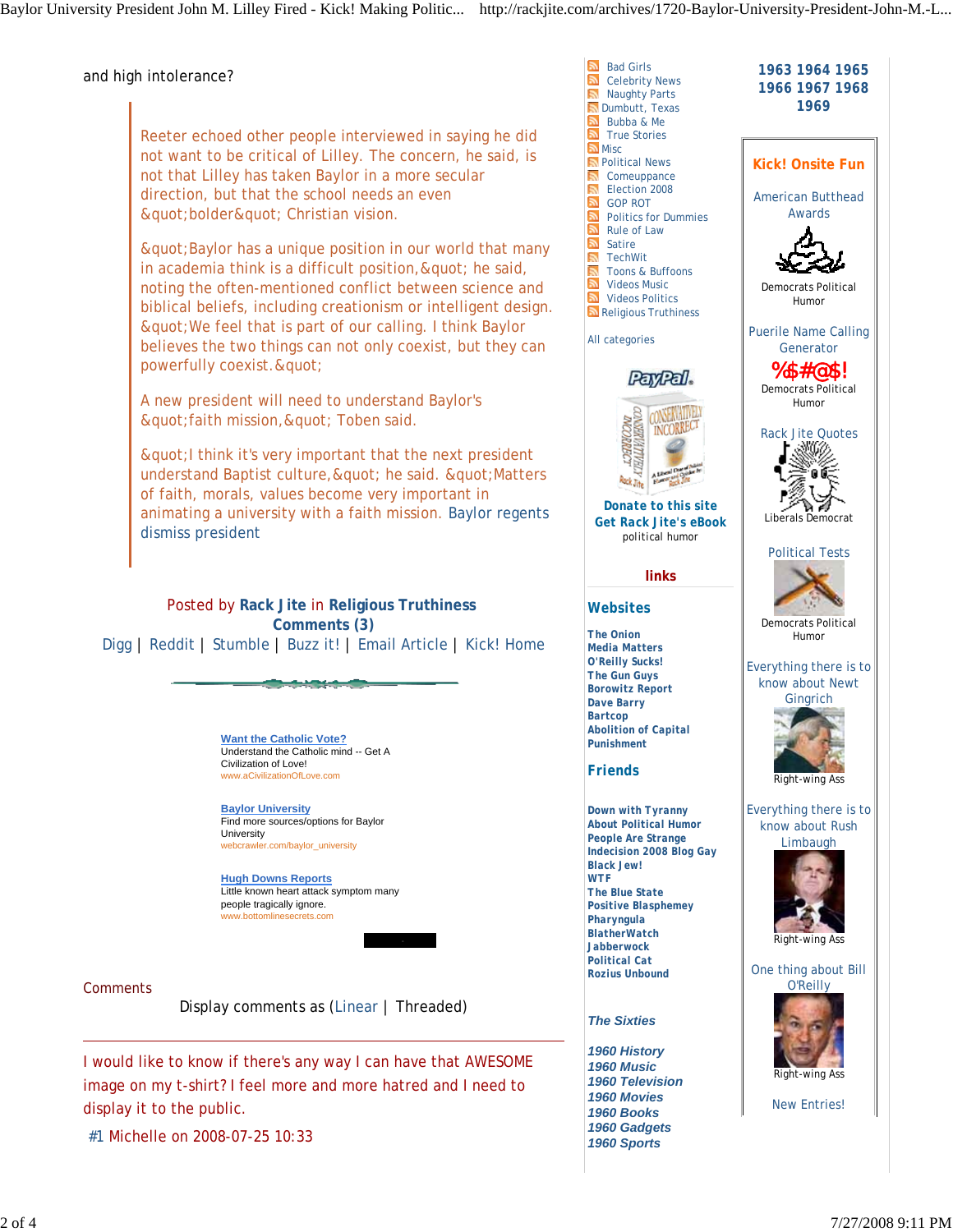Baylor University President John M. Lilley Fired - Kick! Making Politic... http://rackjite.com/archives/1720-Baylor-University-President-John-M.-L...

*1960 Cars*

*1961 History 1961 Music 1961 Television 1961 Movies 1961 Books 1961 Gadgets 1961 Sports 1961 Cars*

*1962 History 1962 Music 1962 Television 1962 Movies 1962 Books 1962 Gadgets 1962 Sports 1962 Cars*

*1963 History 1963 Music 1963 Television 1963 Movies 1963 Books 1963 Gadgets 1963 Sports 1963 Cars 1964 History 1964 Music 1964 Television 1964 Movies 1964 gadgets 1964 Books 1964 Sports 1964 Cars*

*1965 History 1965 Music 1965 Television 1965 Movies 1965 gadgets 1965 Books 1965 Sports 1965 Cars 1966 History 1966 Music 1966 Television 1966 Movies 1966 gadgets 1966 Books 1966 Sports 1966 Cars*

*1967 History 1967 Music 1967 Television 1967 Movies 1967 gadgets 1967 Books 1967 Sports 1967 Cars*

*1968 History 1968 Music 1968 Movies 1968 Television 1968 gadgets 1968 Books 1968 Sports*

I'd like a T-shirt with that diagram, too.

#2 gesres on 2008-07-25 11:03

I just happened into that graphic in Google Images... There was no info on who to credit for it that I could find I will try and get a copy of it down to 160 wide so others can use it

sidebars and the like...

#3 Rack Jite on 2008-07-25 12:09

Only registered users may post comments here. Get your own account here and then log into this blog. Your browser must support cookies.

The author does not allow comments to this entry

Frontpage - Top level

Right-wing Asses DNC Platform Democrats Political Satire Clone This! Democrats Political Humor TRUE STORIES! Democrats Political Humor Liberal Celebrities Democrats Political Gravitas Cube of Shalube Liberals Political children's poetry Political Satire Democrats Political Humor Dog Poop Dog Politics for LiberalsStat Counter